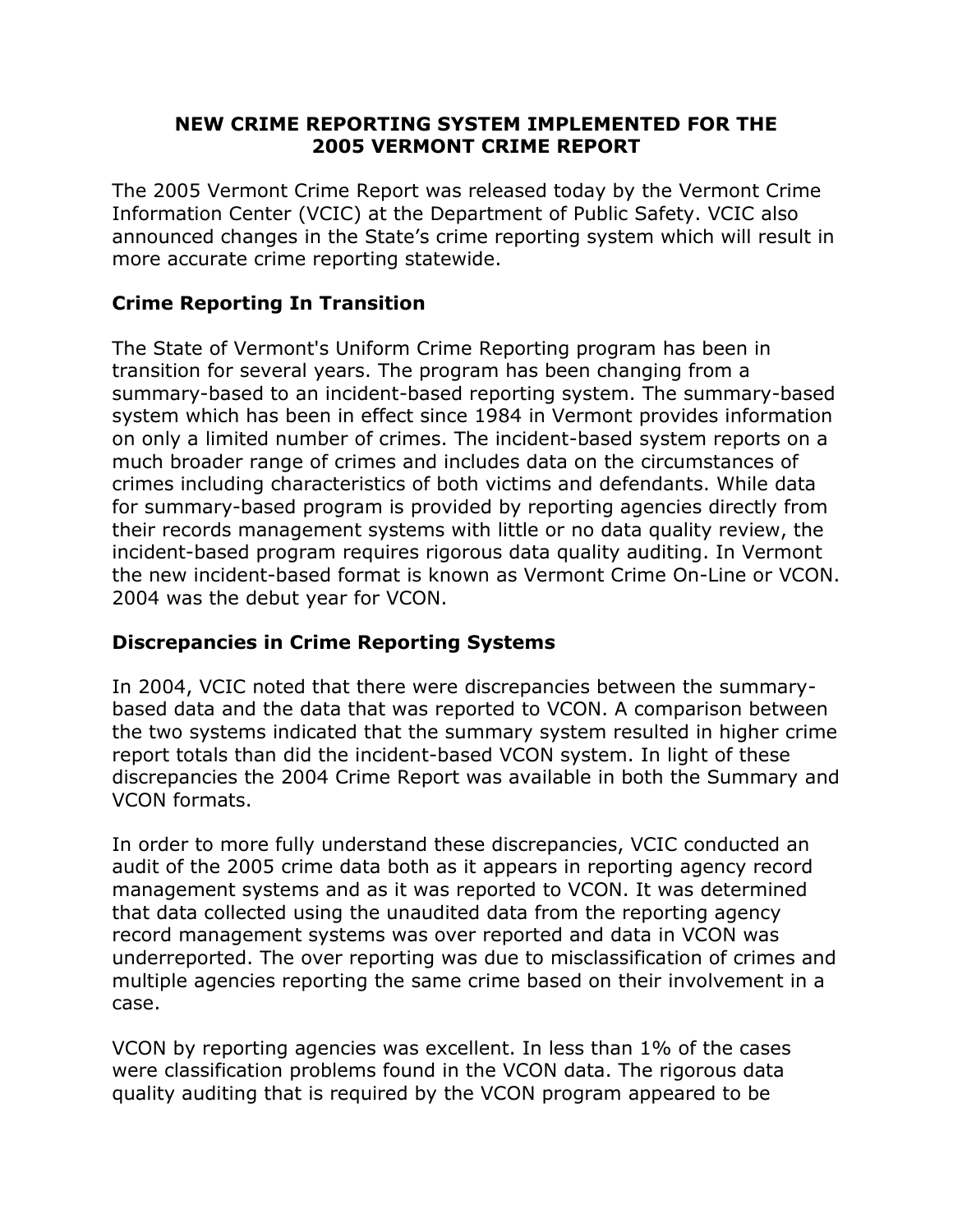working in terms of increased data accuracy. However, the audit did indicate that some crimes that were verified as accurate in reporting agency records management systems were not reported to VCON. Thus though the data that was reported to VCON was of excellent quality it was underreported.

## **New Crime Reporting System Adopted**

In light of these findings VCIC decided to discontinue the use of unaudited data from reporting agency record management systems as the basis for reporting statewide crime statistics. Rather, only crime data reported to VCON and subject to data quality audits will be used to calculate the crime data. Though this change will increase the accuracy of the data there still remained the issue of underreporting. To resolve this issue reporting agencies were notified in June, 2006 that they would have 60 days to review their 2005 crime data and verify that all valid cases have been sent to VCON. As a result of this effort more than 2,000 additional cases were reported to VCON.

# **2005 Crime Report**

For purposes of continuity, the 2005 Crime Report does contain a Statewide Crime Statistics table but the data is based only on the Crime Index Crimes (known as Part I crimes) designated by the FBI. The data in this table were obtained from VCON and collapsed into the Summary system crime types. In the past the Statewide Crime Statistics table contained both the Crime Index Crimes and a list of less serious crimes known at Part II crimes. Because of different reporting practices between the Summary and VCON system it is not possible to collapse VCON data into a valid Summary, Part II crime table. A complete enumeration of crimes reported to law enforcement is available from VCON. Crime statistics are arranged statewide, by county, and by town.

Because the data in the 2005 Crime Index table is based exclusively on audited data from VCON, the data in the 2005 Crime Index table indicates a lower volume of crime when compared with the Statewide Crime Index table (Part 1 crimes) from earlier years. Though VCIC is confident that the crime data reported in the 2005 VCON Vermont Crime Report is more accurate then the data in past years, the question arises as to whether the lower volume indicates a reduction in crime or is the lower volume a function of the change in the data collection method?

By estimating the 2005 Crime Index using the summary-based data collection method used in 2004 there appears to be a 1% - 3% reduction in Crime Index crimes between 2004 and 2005. Homicides were down from 11